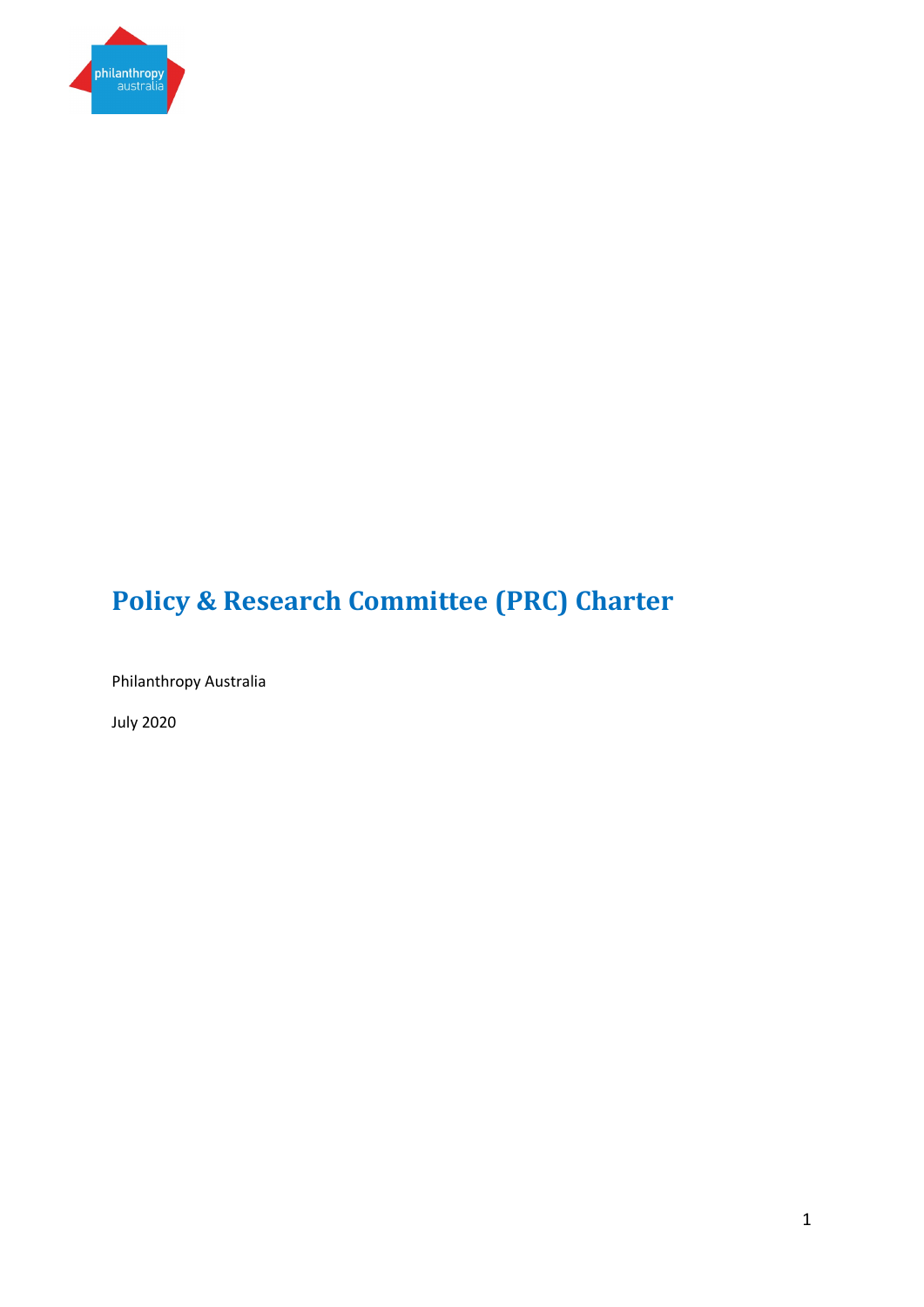

# **1 MEMBERSHIP OF THE COMMITTEE**

The Committee must consist of:

- (i) a minimum of 3 Board members;
- (ii) including Board member as chairperson.

The Board may appoint additional Board members to the Committee or remove and replace members of the Committee by resolution. Members may withdraw from membership by written notification to the Board.

Subject to Board approval, the Committee may appoint members who are not Members of Philanthropy Australia if the Committee considers it necessary or advisable.

Non-committee members, including members of management, may attend all or part of a meeting of the Committee at the invitation of the Committee chair.

The Secretary, or his or her delegate, must attend all Committee meetings as minute secretary.

#### **2 ADMINISTRATIVE MATTERS**

## **2.1 Meetings**

The Committee will meet as often as the Committee members deem necessary in order to fulfil their role. However, it is intended that the Committee will normally meet quarterly**.**

## **2.2 Quorum**

The quorum is at least 3 members, of which at least one must be a Board member.

#### **2.3 Convening and notice of meeting**

Any Committee member may, and the Secretary must upon request from any Committee member, convene a meeting of the Committee. Notice will be given to every member of the Committee of every meeting of the Committee. There is no minimum notice period and acknowledgement of receipt of notice by all members is not required before the meeting may be validly held.

## **2.4 Chair**

In the absence of the Committee chair, the Committee members must elect one of their number as chair for that meeting. The Committee chair has a casting vote.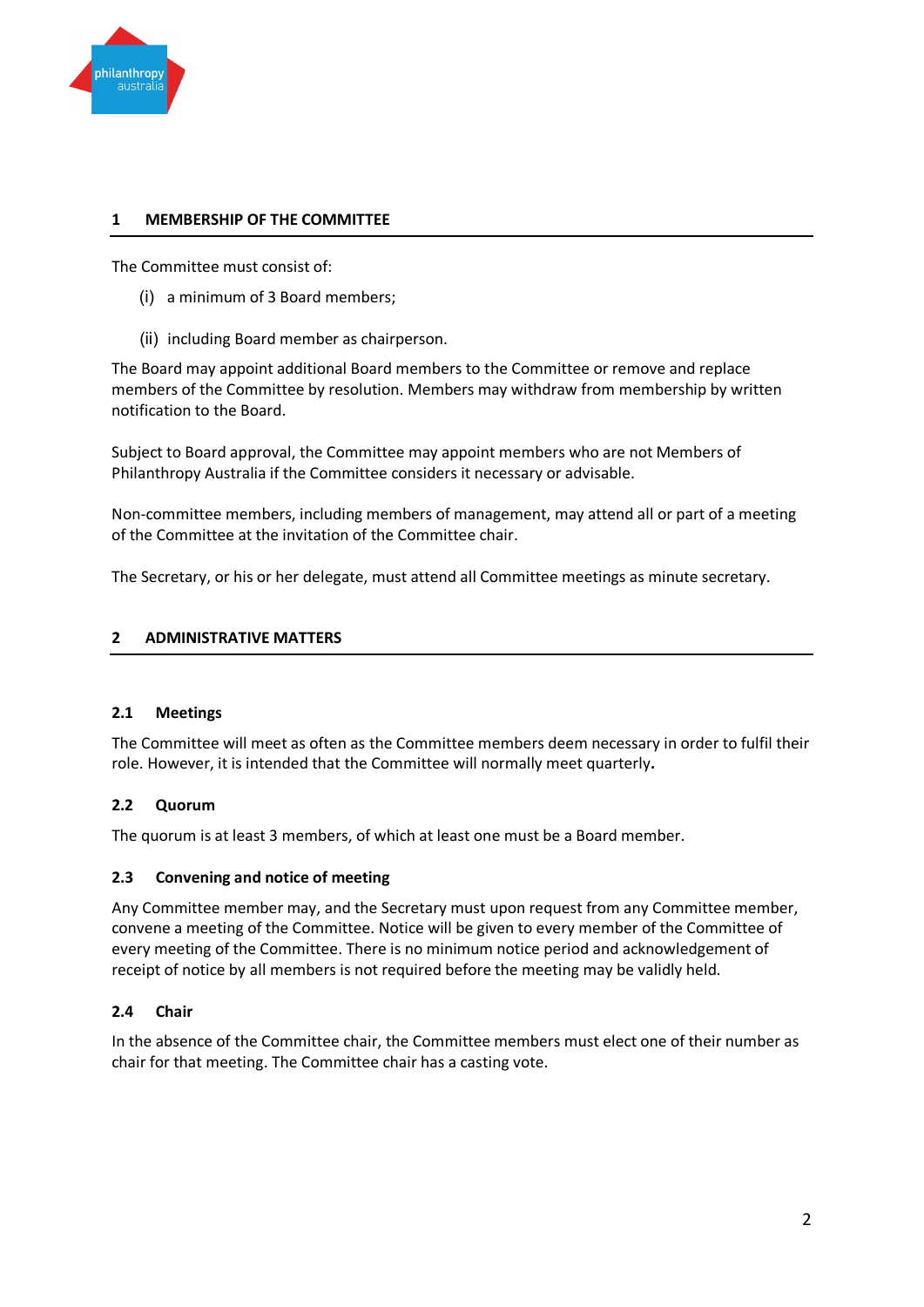

#### **2.5 Minutes**

Minutes of meetings of the Committee must be kept by the Secretary (or delegate) and, after approval by the Committee chair, be presented at the next Board meeting. All minutes of the Committee must be entered into a minute book (or electronic version thereof) maintained for that purpose and will be open at all times for inspection by any Board member.

Minutes will be circulated to all Committee members within 1 week of the meeting being held.

## **2.6 Reporting**

It is intended that a report of the actions of the Committee and a copy of the minutes of the Committee meeting or both will be included in the Board papers for the Board meeting next following a meeting of the Committee.

The Committee chair will, if requested, provide a brief oral report as to any material matters arising out of the Committee meeting. All Board members may, within the Board meeting, request information of members of the Committee.

#### **3 ROLE AND RESPONSIBILITIES**

The purpose of the Committee is to advise and support the Board to enable Philanthropy Australia to achieve its purposes through policy development and advocacy activities and by undertaking or supporting research. Philanthropy Australia wants to encourage more and better philanthropy and this Committee's role is to help Philanthropy Australia undertake effective advocacy which supports this objective, with a focus on stakeholders including the philanthropic sector itself, governments, regulators, academics and researchers as well as the broader public.

- (a) Assist the Board to develop Philanthropy Australia's policy positions and specific policies and agendas stemming from it.
- (b) Monitor trends in philanthropy and related policy developments domestically and internationally where relevant.
- (c) Provide input into the preparation of Philanthropy Australia submissions.
- (d) Research and propose innovative and forward-thinking policy ideas and reforms to Board to advance and increase philanthropy.
- (e) Propose initiatives to Board with respect to agreed policy platforms and campaigns.
- (f) Assist with the preparation of policy papers.
- (g) Represent Philanthropy Australia at meetings with governments and relevant sector and industry policy makers when required.